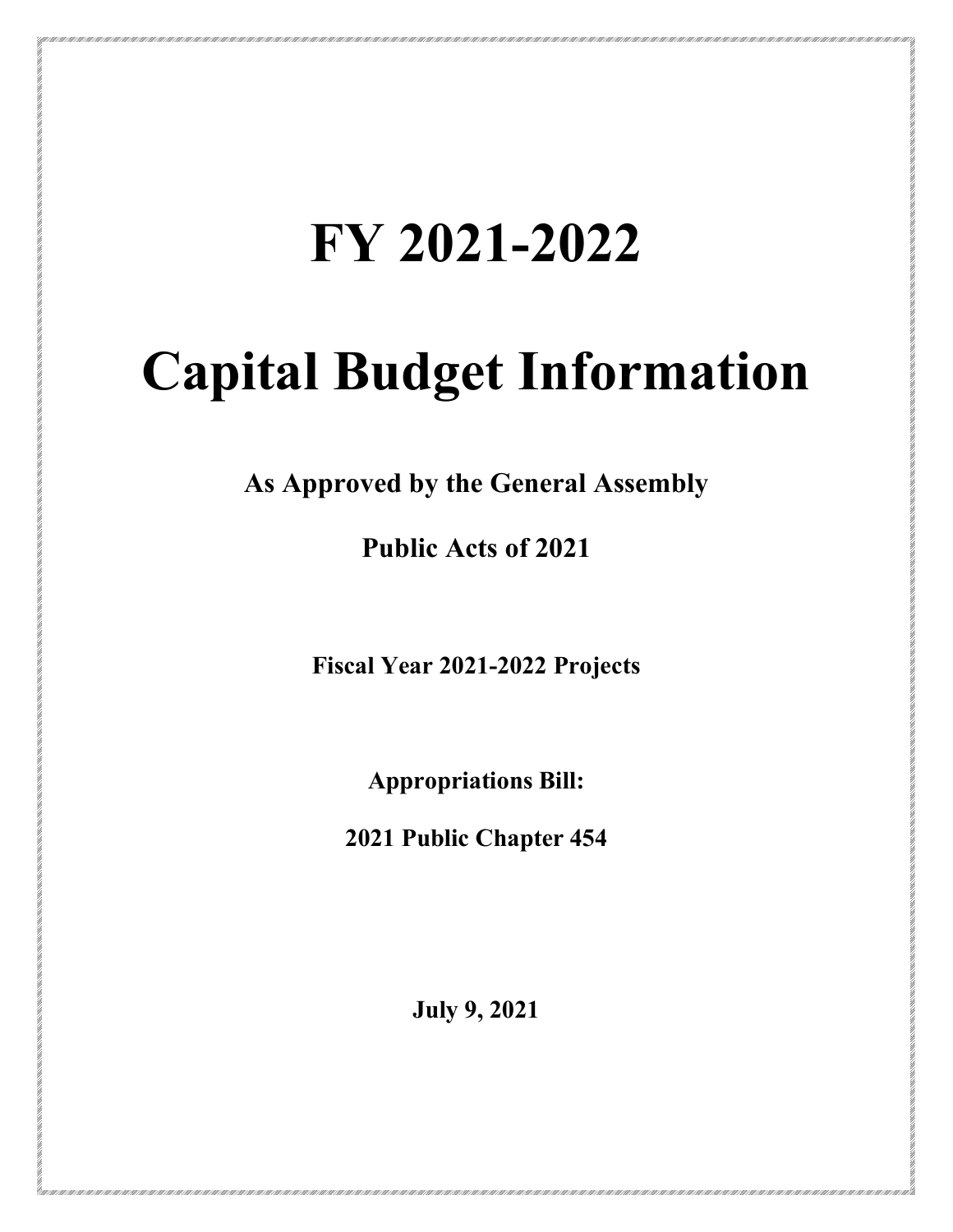|                                                                            | <b>COUNTY</b> | <b>TOTAL</b>                 | <b>STATE</b>       | <b>BONDS</b>      | <b>FEDERAL</b>         |    | <b>OTHER</b>   |
|----------------------------------------------------------------------------|---------------|------------------------------|--------------------|-------------------|------------------------|----|----------------|
|                                                                            |               |                              |                    |                   |                        |    |                |
| <b>Agriculture</b>                                                         |               |                              |                    |                   |                        |    |                |
| Maintenance                                                                | Statewide     | \$<br>3.360.000              | \$<br>0            | \$<br>0           | \$<br>0                | \$ | 3,360,000      |
| <b>Standing Stone State Forest Work Center</b>                             | Overton       | 3,990,000                    | 3,990,000          | 0                 | $\mathbf 0$            |    | 0              |
| <b>Statewide Demolition of Structures</b>                                  | Statewide     | 850,000                      | 850,000            | 0                 | 0                      |    | 0              |
| <b>Sub-Total Agriculture</b>                                               |               | \$<br>8,200,000              | \$<br>4,840,000    | \$<br>0           | \$<br>0                | \$ | 3.360.000      |
|                                                                            |               |                              |                    |                   |                        |    |                |
| <b>Children's Services</b>                                                 |               |                              |                    |                   |                        |    |                |
| Maintenance                                                                | Statewide     | \$<br>1,560,000              | \$<br>1,560,000    | \$<br>0           | \$<br>$\mathbf 0$      | \$ | 0              |
| New John S. Wilder Youth Development Center                                | Fayette       | 13,500,000                   | 13,500,000         | 0                 | 0                      |    | $\mathbf 0$    |
| <b>Sub-Total Children's Services</b>                                       |               | \$<br>15,060,000             | \$<br>15,060,000   | \$<br>0           | \$<br>0                | \$ | 0              |
|                                                                            |               |                              |                    |                   |                        |    |                |
| Correction                                                                 |               |                              |                    |                   |                        |    |                |
| Maintenance                                                                | Statewide     | \$<br>32,200,000             | \$<br>$\mathbf 0$  | \$<br>0           | \$<br>0                | \$ | 32,200,000     |
| <b>SCCF New Water Treatment Plant Grant</b>                                | Wayne         | 3,000,000                    | 3,000,000          | 0                 | 0                      |    | 0              |
| <b>Sub-Total Correction</b>                                                |               | \$<br>35,200,000             | \$<br>3,000,000    | \$<br>0           | \$<br>$\mathbf 0$      | \$ | 32,200,000     |
|                                                                            |               |                              |                    |                   |                        |    |                |
| <b>Economic and Community Development</b>                                  |               |                              |                    |                   |                        |    |                |
| Memphis Regional Megasite Wastewater Utility                               | Haywood       | \$<br>15,000,000             | \$<br>15,000,000   | \$<br>0           | \$<br>0                | \$ | 0              |
|                                                                            |               |                              |                    |                   |                        |    |                |
| Education                                                                  |               |                              |                    |                   |                        |    |                |
| Maintenance                                                                | Statewide     | \$<br>11,420,000             | \$<br>11,420,000   | \$<br>0           | \$<br>0                | \$ | 0              |
| TSB Building and Site Improvements                                         | Davidson      | 4.120.000                    | \$<br>4,120,000    | $\Omega$          | $\mathbf 0$            |    | 0              |
| WTSD SAVE Act Compliance Upgrades                                          | Madison       | 1,510,000                    | 1,510,000          | 0                 | 0                      |    | 0              |
| <b>Sub-Total Education</b>                                                 |               | \$<br>17,050,000             | \$<br>17,050,000   | \$<br>0           | \$<br>0                | \$ | 0              |
|                                                                            |               |                              |                    |                   |                        |    |                |
| <b>Environment and Conservation</b>                                        |               |                              |                    |                   |                        |    |                |
| Maintenance                                                                | Statewide     | \$<br>33,370,000             | \$<br>19,790,000   | \$<br>0           | \$<br>0                | \$ | 13,580,000     |
| Natchez Trace State Park Boat Ramp and Parking                             | Henderson     | 515,000                      | 0                  | 0                 | 0                      |    | 515,000        |
| SCSP Stone Door Annex Visitor Center and Campground                        | Grundy        | 30,380,000                   | 30,380,000         | 0                 | 0                      |    | 0              |
| Burgess Falls SP Visitor Center, Maint. Facility, & Parking                | Putnam        | 7,380,000                    | 7,380,000          | $\Omega$          | $\mathbf 0$            |    | $\mathbf 0$    |
| State Park Master Plan                                                     | Statewide     | 750,000                      | 750,000            | 0                 | $\mathbf 0$            |    | 0              |
| Pickwick Landing State Park Dock and Fishing Pier                          | Hardin        | 200,000                      | 0                  | 0                 | 0                      |    | 200,000        |
| Statewide Electric Vehicle Charging Stations                               | Statewide     | 2,240,000                    | $\Omega$           | 0                 | 0                      |    | 2,240,000      |
| <b>Sub-Total Environment and Conservation</b>                              |               | \$<br>74,835,000             | \$<br>58,300,000   | \$<br>0           | \$<br>$\mathbf{0}$     | \$ | 16,535,000     |
|                                                                            |               |                              |                    |                   |                        |    |                |
| <b>General Services</b>                                                    |               |                              |                    |                   |                        |    |                |
| Maintenance                                                                | Statewide     | \$<br>7,136,180              | \$<br>7,136,180    | \$<br>0           | \$<br>$\pmb{0}$        | \$ | 0              |
| <b>Emergency and Contingency Funds</b>                                     | Statewide     | 5,000,000                    | 5,000,000          | 0                 | 0                      |    | $\pmb{0}$      |
| <b>Sub-Total General Services</b>                                          |               | \$<br>12,136,180             | \$<br>12,136,180   | \$<br>0           | \$<br>0                | \$ | 0              |
|                                                                            |               |                              |                    |                   |                        |    |                |
| <b>Human Services</b>                                                      |               |                              |                    |                   |                        |    |                |
| Maintenance                                                                | Statewide     | \$<br>6,180,000              | \$<br>6,180,000    | \$<br>0           | \$<br>0                | \$ | 0              |
|                                                                            |               |                              |                    |                   |                        |    |                |
| <b>Intellectual and Developmental Disabilities</b>                         |               |                              |                    |                   |                        |    |                |
| Maintenance                                                                | Statewide     | \$<br>3,400,000              | \$<br>3.400.000    | \$<br>$\mathsf 0$ | \$<br>$\Omega$         | \$ | 0              |
| <b>Mental Health and Substance Abuse Services</b>                          |               |                              |                    |                   |                        |    |                |
| Maintenance                                                                |               | \$                           |                    | \$<br>0           | \$<br>$\Omega$         | \$ | 930,000        |
|                                                                            | Statewide     | 17,190,000                   | \$<br>16,260,000   |                   |                        |    |                |
| <b>Military</b>                                                            |               |                              |                    |                   |                        |    |                |
|                                                                            | Statewide     |                              |                    |                   | \$                     |    |                |
| Maintenance<br>New Ft. Campbell National Guard Readiness Center            | Montgomery    | \$<br>4,130,000<br>1,105,000 | \$<br>797,500<br>0 | U<br>0            | 2,252,500<br>1,105,000 | P. | 1,080,000<br>0 |
| Memphis Readiness Center Parking Improvements                              | Shelby        | 1,070,000                    | 267,500            | 0                 | 802,500                |    | 0              |
| <b>Statewide Force Protection Upgrades</b>                                 | Statewide     | 3,900,000                    | 3,900,000          | 0                 | 0                      |    | 0              |
| <b>Sub-Total Military</b>                                                  |               | \$<br>10,205,000             | \$<br>4,965,000    | \$<br>0           | \$<br>4,160,000        | \$ | 1,080,000      |
|                                                                            |               |                              |                    |                   |                        |    |                |
| <b>Safety</b>                                                              |               |                              |                    |                   |                        |    |                |
| Maintenance                                                                | Statewide     | \$<br>1,540,000              | \$<br>1,540,000    | \$<br>0           | \$<br>0                | \$ | 0              |
|                                                                            |               |                              |                    |                   |                        |    |                |
| <b>Tennessee Historical Commission</b>                                     |               |                              |                    |                   |                        |    |                |
| Maintenance                                                                | Statewide     | \$<br>3,070,000              | \$<br>3,070,000    | \$<br>0           | \$<br>0                | \$ | 0              |
| Rock Castle New Event Center and Site Improvements                         | Sumner        | 7,260,000                    | 7,260,000          | 0                 | 0                      |    | 0              |
| <b>Sub-Total Tennessee Historical Commission</b>                           |               | \$<br>10,330,000             | \$<br>10,330,000   | \$<br>0           | \$<br>0                | \$ | 0              |
|                                                                            |               |                              |                    |                   |                        |    |                |
| <b>TRICOR</b>                                                              |               |                              |                    |                   |                        |    |                |
| Maintenance                                                                | Statewide     | \$<br>280,000                | \$<br>0            | \$<br>0           | \$<br>0                | \$ | 280,000        |
|                                                                            |               |                              |                    |                   |                        |    |                |
| <b>Veterans Services</b>                                                   |               |                              |                    |                   |                        |    |                |
| Maintenance                                                                | Statewide     | \$<br>620,000                | \$<br>0            | \$<br>0           | \$<br>0                | \$ | 620,000        |
| <sup>3</sup> West TN State Veterans Cemetery Parking & Site Impvts. Shelby |               | 1,050,000                    | 105,000            | 0                 | 945,000                |    |                |
| <b>Sub-Total Veterans Services</b>                                         |               | \$<br>1,670,000              | \$<br>105,000      | \$<br>0           | \$<br>945,000          | \$ | 620,000        |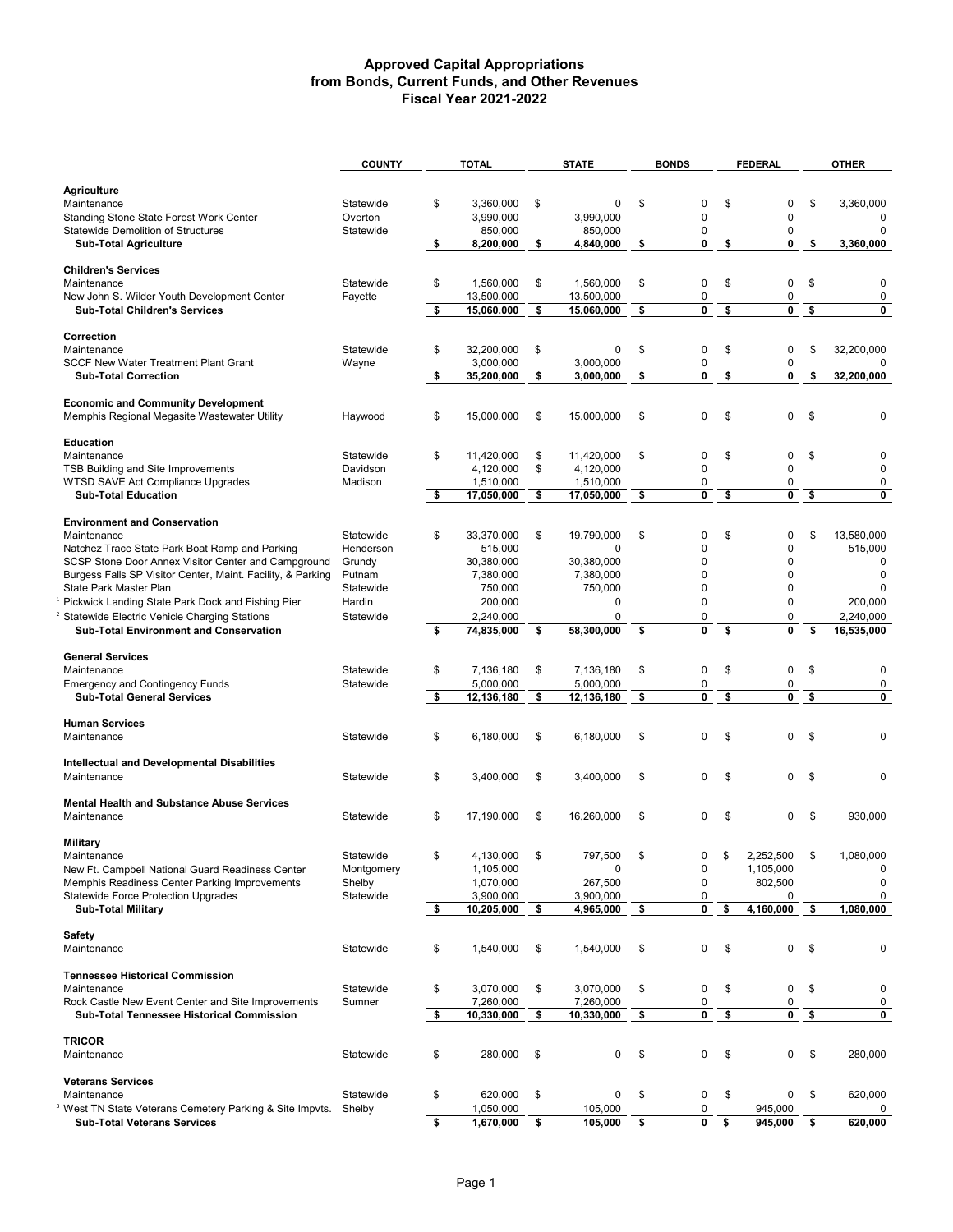|                                                                                    | <b>COUNTY</b> | <b>TOTAL</b>                     | <b>STATE</b>                    | <b>BONDS</b>   | <b>FEDERAL</b>    |     | <b>OTHER</b>    |
|------------------------------------------------------------------------------------|---------------|----------------------------------|---------------------------------|----------------|-------------------|-----|-----------------|
| <b>Locally Governed Higher Education Institutions</b>                              |               |                                  |                                 |                |                   |     |                 |
| <b>Austin Peay State University</b>                                                |               |                                  |                                 |                |                   |     |                 |
| Maintenance                                                                        | Statewide     | \$<br>4,700,000                  | \$<br>4,700,000                 | \$<br>0        | \$<br>0           | \$  | $\Omega$        |
| <b>Health Profession Building</b>                                                  | Montgomery    | 70,175,000                       | 66,067,500                      | 0              | 0                 |     | 4,107,500       |
| Sub-Total Austin Peay State University                                             |               | \$<br>74,875,000                 | \$<br>70,767,500                | \$<br>0        | \$<br>0           | \$  | 4,107,500       |
| <b>East Tennessee State University</b>                                             |               |                                  |                                 |                |                   |     |                 |
| Maintenance                                                                        | Statewide     | \$<br>11,364,000                 | \$<br>7,714,000                 | \$<br>0        | \$<br>0           | \$  | 3,650,000       |
| Academic Classroom Building Planning<br>4                                          | Washington    | 3,250,000                        | 3,250,000                       | 0              | 0                 |     | 0               |
| Sub-Total East Tennessee State University                                          |               | \$<br>14,614,000                 | \$<br>10,964,000                | \$<br>0        | \$<br>0           | \$  | 3,650,000       |
|                                                                                    |               |                                  |                                 |                |                   |     |                 |
| <b>Middle Tennessee State University</b>                                           | Statewide     | \$<br>9.965.000                  | \$<br>6,876,000                 | \$<br>0        | 0                 | \$  | 3,089,000       |
| Maintenance                                                                        | Rutherford    | 54,900,000                       | 50,508,000                      | 0              | \$<br>0           |     | 4,392,000       |
| <b>Applied Engineering Building</b><br>Sub-Total Middle Tennessee State University |               | \$<br>64,865,000                 | \$<br>57,384,000                | \$<br>0        | \$<br>0           | \$  | 7,481,000       |
|                                                                                    |               |                                  |                                 |                |                   |     |                 |
| <b>Tennessee State University</b>                                                  |               |                                  |                                 |                |                   |     |                 |
| Maintenance                                                                        | Statewide     | \$<br>11,366,000                 | \$<br>6,366,000                 | \$<br>0        | \$<br>0           | \$  | 5,000,000       |
|                                                                                    |               |                                  |                                 |                |                   |     |                 |
| <b>Tennessee Technological University</b><br>Maintenance                           | Statewide     | \$<br>7,834,000                  | \$<br>6,914,000                 | \$<br>0        | \$<br>0           | \$  | 920,000         |
| <b>Engineering Building</b>                                                        | Putnam        | 53,730,000                       | 49,171,600                      | 0              | 0                 |     | 4,558,400       |
| Sub-Total Tennessee Technological University                                       |               | \$<br>61,564,000                 | \$<br>56,085,600                | \$<br>0        | \$<br>0           | \$  | 5.478.400       |
|                                                                                    |               |                                  |                                 |                |                   |     |                 |
| <b>University of Memphis</b>                                                       |               |                                  |                                 |                |                   |     |                 |
| Maintenance                                                                        | Statewide     | \$<br>17,342,000                 | \$<br>12,533,000                | \$<br>0        | \$<br>0           | \$  | 4,809,000       |
| <b>Sub-Total Locally Governed Higher Education Institutions</b>                    |               | \$<br>244,626,000                | \$<br>214,100,100               | \$<br>0        | \$<br>0           | \$  | 30,525,900      |
|                                                                                    |               |                                  |                                 |                |                   |     |                 |
| <b>Tennessee Board of Regents</b>                                                  |               |                                  |                                 |                |                   |     |                 |
| Maintenance                                                                        | Statewide     | \$<br>39,970,000                 | \$<br>30,570,000                | \$<br>0        | \$<br>0           | \$  | 9,400,000       |
| CoSCC Williamson County Arts and Technology Building                               | Williamson    | 27,930,000                       | 26,980,000                      | 0              | 0                 |     | 950,000         |
| <sup>5</sup> RSCC Cumberland County Science Lab                                    | Cumberland    | 2,050,000                        | 1,700,000                       | 0              | 0                 |     | 350,000         |
| <sup>6</sup> RSCC Knox County Campus Expansion Planning                            | Knox          | 1,000,000                        | 1,000,000                       | 0              | 0                 |     | $\mathbf 0$     |
| <sup>7</sup> TCAT Facilities Revitalization and Capacity Initiative                | Statewide     | 12,280,000                       | 12,280,000                      | 0              | 0                 |     | 0               |
| <sup>8</sup> TCAT Shelbyville Bedford County Higher Education Center Bedford       |               | \$<br>42,400,000<br>125,630,000  | \$<br>42,400,000<br>114,930,000 | \$<br>0<br>0   | \$<br>0<br>0      | \$  | 0<br>10,700,000 |
| Sub-Total Tennessee Board of Regents                                               |               |                                  |                                 |                |                   |     |                 |
| <b>University of Tennessee</b>                                                     |               |                                  |                                 |                |                   |     |                 |
| Maintenance                                                                        | Statewide     | \$<br>59,910,000                 | \$<br>45,010,000                | \$<br>0        | \$<br>0           | \$  | 14,900,000      |
| UTK Nursing Building Renovation and Addition                                       | Knox          | 65,000,000                       | 56,810,000                      | 0              | 0                 |     | 8,190,000       |
| UTHSC Nash Buildout 2 Floors                                                       | Shelby        | 11,500,000                       | 11,270,000                      | 0              | 0                 |     | 230,000         |
| 9<br>UTM Establish Veterans Park & Demolition of Dormitories                       | Weakley       | 500,000                          | 500,000                         | 0              | 0                 |     | 0               |
| <b>Sub-Total University of Tennessee</b>                                           |               | \$<br>136,910,000                | \$<br>113,590,000               | \$<br>0        | \$<br>0           | \$  | 23,320,000      |
|                                                                                    |               |                                  |                                 |                |                   |     |                 |
| <b>Grand Total</b>                                                                 |               | 735,442,180                      | \$<br>610,786,280               | \$<br>0        | 5,105,000         |     | 119,550,900     |
| Sub-Total Capital Maintenance                                                      |               | 287.907.180                      | 191.836.680                     |                | 2,252,500         |     | 93,818,000      |
| Sub-Total Capital Improvements                                                     |               | 447,535,000                      | 418,949,600                     | 0              | 2,852,500         |     | 25,732,900      |
| <b>Sub-Total Higher Education</b>                                                  |               |                                  | \$                              | \$<br>0        | 0                 | \$  | 64,545,900      |
| Capital Maintenance                                                                |               | \$<br>507,166,000<br>162,451,000 | 442,620,100<br>120,683,000      | $\overline{0}$ | \$<br>$\mathbf 0$ |     | 41,768,000      |
| Capital Improvements                                                               |               | 344,715,000                      | 321,937,100                     | $\pmb{0}$      | $\mathbf 0$       |     | 22,777,900      |
|                                                                                    |               |                                  |                                 |                |                   |     |                 |
| <b>Sub-Total Other Agencies</b>                                                    |               | \$<br>228,276,180                | \$<br>168,166,180               | \$<br>0        | \$<br>5,105,000   | \$. | 55,005,000      |
| Capital Maintenance                                                                |               | 125,456,180                      | 71,153,680                      | $\pmb{0}$      | 2,252,500         |     | 52,050,000      |
| Capital Improvements                                                               |               | 102,820,000                      | 97,012,500                      | 0              | 2,852,500         |     | 2,955,000       |
|                                                                                    |               |                                  |                                 |                |                   |     |                 |

 $1$  2021 PC 454, Section 62, Item 1 (a)

 $2$  2021 PC 454, Section 62, Item 1 (b)

<sup>3</sup> 2021 PC 454, Section 62, Item 1 (c)

<sup>4</sup> 2021 PC 454, Section 64, Item 33

<sup>5</sup> 2021 PC 454, Section 62, Item 1 (d)

 $6$  2021 PC 454, Section 62, Item 1 (e)

 $7$  2021 PC 454, Section 62, Item 1 (f); 2021 PC 454, Section 63, Item 16; 2021 PC 454, Section 63, Item 17

 $8$  2021 PC 454, Section 64, Item 45

 $9$  2021 PC 454, Section 64, Item 54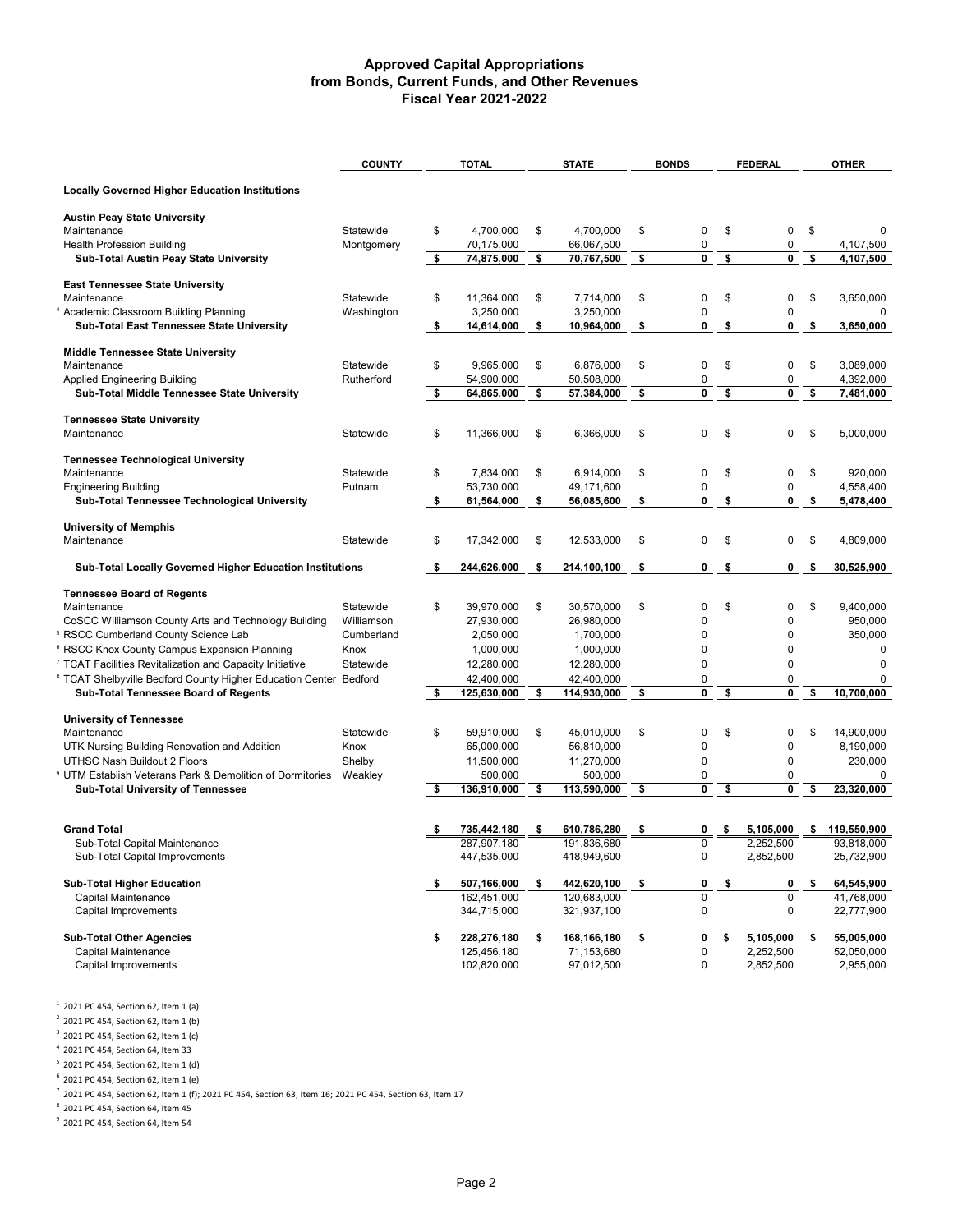|                                                                                             | <b>COUNTY</b>         | <b>TOTAL</b>           |                      | <b>STATE</b>       | <b>BONDS</b> |           | <b>FEDERAL</b>             | <b>OTHER</b>             |
|---------------------------------------------------------------------------------------------|-----------------------|------------------------|----------------------|--------------------|--------------|-----------|----------------------------|--------------------------|
|                                                                                             |                       |                        |                      |                    |              |           |                            |                          |
| <b>Agriculture</b>                                                                          |                       |                        |                      |                    |              |           |                            |                          |
| <sup>+</sup> East TN Nursery Seedling Drainage System Upgrades                              | Polk                  | \$<br>2.200.000        | \$                   | $\mathbf 0$        | \$           | 0         | \$<br>0                    | \$<br>2,200,000          |
| <sup>+</sup> Chickasaw SF Piney Creek Culvert Replacement                                   | Chester               | 1,160,000              |                      | 0<br>0             |              | 0<br>0    | $\pmb{0}$<br>$\mathbf 0$   | 1,160,000                |
| <b>Sub-Total Agriculture</b>                                                                |                       | \$<br>3,360,000        | $\overline{\bullet}$ |                    | \$           |           | \$                         | \$<br>3,360,000          |
| <b>Children's Services</b>                                                                  |                       |                        |                      |                    |              |           |                            |                          |
| John S. Wilder Site Upgrades                                                                | Fayette               | \$<br>560,000          | \$                   | 560,000            | \$           | 0         | \$<br>$\pmb{0}$            | \$<br>0                  |
| John S. Wilder Exterior LED Lighting and HVAC Upgrades                                      | Fayette               | 1,000,000              |                      | 1,000,000          |              | $\pmb{0}$ | $\pmb{0}$                  | $\pmb{0}$                |
| <b>Sub-Total Children's Services</b>                                                        |                       | \$<br>1,560,000        | \$                   | 1,560,000          | \$           | 0         | \$<br>$\mathbf 0$          | \$<br>0                  |
|                                                                                             |                       |                        |                      |                    |              |           |                            |                          |
| Correction                                                                                  |                       |                        |                      |                    |              |           |                            |                          |
| <b>LDSNF Life Safety Systems Upgrades</b>                                                   | Davidson              | \$<br>5,000,000        | \$                   | 0                  | \$           | 0         | \$<br>0                    | \$<br>5,000,000          |
| WTSP Life Safety Systems Upgrades                                                           | Lauderdale            | 2,500,000              |                      | 0                  |              | 0         | $\pmb{0}$                  | 2,500,000                |
| <b>NWCX Life Safety Systems Upgrades</b>                                                    | Lake                  | 7,200,000<br>7.900.000 |                      | 0                  |              | 0         | $\mathbf 0$<br>$\mathbf 0$ | 7,200,000<br>7.900.000   |
| NECX Housing Units BAS/Smoke Evac. Replacement<br><b>TCIX Security Electronics Upgrades</b> | Washington<br>Hickman | 4,800,000              |                      | 0<br>0             |              | 0<br>0    | $\pmb{0}$                  | 4,800,000                |
| <b>BCCX Site 1 Security Electronics Upgrades</b>                                            | Bledsoe               | 3,800,000              |                      | 0                  |              | 0         | $\mathbf 0$                | 3,800,000                |
| <b>Statewide Electronic Security Improvements</b>                                           | Statewide             | 500,000                |                      | 0                  |              | 0         | $\mathbf 0$                | 500,000                  |
| Statewide Site Security Improvements                                                        | Statewide             | 500,000                |                      | 0                  |              | 0         | 0                          | 500,000                  |
| <b>Sub-Total Correction</b>                                                                 |                       | 32,200,000             | \$                   | 0                  | \$           | 0         | \$<br>$\mathbf 0$          | \$<br>32,200,000         |
|                                                                                             |                       |                        |                      |                    |              |           |                            |                          |
| <b>Education</b>                                                                            |                       |                        |                      |                    |              |           |                            |                          |
| <b>WTSD Essential Maintenance</b>                                                           | Madison               | \$<br>5,800,000        | \$                   | 5,800,000          | \$           | 0         | \$<br>0                    | \$<br>0                  |
| TSB Mechanical and Electrical System Upgrades                                               | Davidson              | 4,310,000              |                      | 4.310.000          |              | 0         | $\mathbf 0$                | $\pmb{0}$                |
| Alvin C. York Institute Mechanical Essential Maintenance                                    | Fentress              | 1,310,000              |                      | 1,310,000          |              | 0         | 0                          | 0                        |
| <b>Sub-Total Education</b>                                                                  |                       | \$<br>11,420,000       | \$                   | 11,420,000         | \$           | 0         | \$<br>$\mathbf 0$          | \$<br>0                  |
| <b>Environment and Conservation</b>                                                         |                       |                        |                      |                    |              |           |                            |                          |
| <sup>+</sup> Statewide Dam Repairs                                                          | Statewide             | \$<br>8,170,000        | \$                   | 0                  | \$           | 0         | \$<br>0                    | \$<br>8,170,000          |
| <sup>+</sup> Cove Lake State Park Waterline Replacement                                     | Campbell              | 1,830,000              |                      | 0                  |              | 0         | $\pmb{0}$                  | 1,830,000                |
| <sup>†</sup> Statewide Soil Stabilization                                                   | Statewide             | 3,580,000              |                      | $\Omega$           |              | 0         | $\mathbf 0$                | 3,580,000                |
| Cedars of Lebanon State Park Campgrounds Renovations                                        | Wilson                | 2,520,000              |                      | 2,520,000          |              | 0         | $\mathbf 0$                | $\mathbf 0$              |
| Statewide Bathhouse and Restroom Replacements                                               | Statewide             | 2,980,000              |                      | 2,980,000          |              | 0         | $\mathbf 0$                | $\mathbf 0$              |
| Norris Dam State Park Water Line Replacement                                                | Campbell              | 6,990,000              |                      | 6,990,000          |              | 0         | $\mathbf 0$                | 0                        |
| Reelfoot Lake State Park South Campgrounds Renovations Lake                                 |                       | 7,300,000              |                      | 7,300,000          |              | $\pmb{0}$ | $\pmb{0}$                  | 0                        |
| <b>Sub-Total Environment and Conservation</b>                                               |                       | \$<br>33,370,000       | \$                   | 19,790,000         | \$           | 0         | \$<br>0                    | \$<br>13,580,000         |
|                                                                                             |                       |                        |                      |                    |              |           |                            |                          |
| <b>General Services</b>                                                                     |                       |                        |                      |                    |              |           |                            |                          |
| <b>ADA Compliance</b>                                                                       | Statewide             | \$<br>800,000          | \$                   | 800,000            | \$           | 0         | \$<br>0                    | \$<br>0                  |
| <b>Environmental Consultants</b>                                                            | Statewide             | 5,000,000              |                      | 5,000,000          |              | 0         | $\mathbf 0$                | $\mathbf 0$              |
| State-Owned Buildings OSHA Compliance                                                       | Statewide<br>Davidson | 800,000                |                      | 800,000            |              | 0<br>0    | $\mathbf 0$<br>$\mathbf 0$ | $\mathbf 0$<br>$\pmb{0}$ |
| <b>TPAC Annual Maintenance Grant</b><br>National Civil Rights Museum Maintenance Grant      |                       | 236,180<br>300,000     |                      | 236,180<br>300,000 |              | 0         | $\pmb{0}$                  | 0                        |
| <b>Sub-Total General Services</b>                                                           | Shelby                | \$<br>7,136,180        | \$                   | 7,136,180          | \$           | 0         | \$<br>0                    | \$<br>0                  |
|                                                                                             |                       |                        |                      |                    |              |           |                            |                          |
| <b>Human Services</b>                                                                       |                       |                        |                      |                    |              |           |                            |                          |
| TRC Smyrna Campus Upgrades Phase 2                                                          | Rutherford            | \$<br>6,180,000        | \$                   | 6,180,000          | \$           | 0         | \$<br>$\mathbf 0$          | \$<br>0                  |
|                                                                                             |                       |                        |                      |                    |              |           |                            |                          |
| Intellectual and Developmental Disabilities                                                 |                       |                        |                      |                    |              |           |                            |                          |
| <b>MTRO Essential Maintenance</b>                                                           | Davidson              | \$<br>3,400,000        | \$                   | 3,400,000          | \$           | 0         | \$<br>0                    | \$<br>0                  |
| <b>Mental Health and Substance Abuse Services</b>                                           |                       |                        |                      |                    |              |           |                            |                          |
| <sup>+</sup> Western MHI Kitchen Repairs                                                    | Hardeman              | \$<br>930,000          | \$                   | 0                  | \$           | 0         | \$<br>0                    | \$<br>930,000            |
| Moccasin Bend MHI Electrical Repairs                                                        | Hamilton              | 5,260,000              |                      | 5,260,000          |              | 0         | $\mathbf 0$                | $\mathbf 0$              |
| Middle TN MHI Mechanical System Upgrades                                                    | Davidson              | 11,000,000             |                      | 11,000,000         |              | 0         | 0                          | $\pmb{0}$                |
| Sub-Total Mental Health and Substance Abuse Services                                        |                       | \$<br>17,190,000       | \$                   | 16,260,000         | \$           | 0         | \$<br>0                    | \$<br>930,000            |
|                                                                                             |                       |                        |                      |                    |              |           |                            |                          |
| <b>Military</b>                                                                             |                       |                        |                      |                    |              |           |                            |                          |
| <sup>+</sup> Huntingdon Readiness Center Re-Roof & Facility Update                          | Carroll               | \$<br>1,220,000        | \$                   | 0                  | \$           | 0         | \$<br>610,000              | \$<br>610,000            |
| <sup>+</sup> Hohenwald Readiness Center Re-Roof & Facility Update                           | Lewis                 | 770,000                |                      | $\pmb{0}$          |              | $\pmb{0}$ | 385,000                    | 385,000                  |
| <sup>+</sup> Sparta Readiness Center Structural Repairs                                     | White                 | 170,000                |                      | $\mathbf 0$        |              | 0         | 85,000                     | 85,000                   |
| Pigeon Forge Readiness Center Re-Roof & Facility Update Sevier                              |                       | 790,000                |                      | 395.000            |              | 0         | 395,000                    | 0                        |
| Tullahoma Readiness Center Roof Flashing Repairs                                            | Coffee                | 300,000                |                      | 75,000             |              | 0         | 225,000                    | $\pmb{0}$                |
| Nashville JFHQ Emergency Generator                                                          | Davidson              | 450,000                |                      | 112,500            |              | 0         | 337,500                    | $\pmb{0}$                |
| Russellville Readiness Center Plumbing Repairs                                              | Hamblen               | 430,000                |                      | 215,000            |              | 0         | 215,000                    | 0                        |
| <b>Sub-Total Military</b>                                                                   |                       | \$<br>4,130,000        | \$                   | 797,500            | \$           | 0         | \$<br>2,252,500            | \$<br>1,080,000          |
| <b>Safety</b>                                                                               |                       |                        |                      |                    |              |           |                            |                          |
| <b>THP Training Center Building Upgrades</b>                                                | Davidson              | \$<br>930,000          | \$                   | 930,000            | \$           | 0         | \$<br>0                    | \$<br>0                  |
| THP Training Center Annex Roof Wings Replacement                                            | Davidson              | 350,000                |                      | 350,000            |              | 0         | $\mathbf 0$                | $\mathbf 0$              |
| THP Training Center Parking Lot Upgrades                                                    | Davidson              | 260,000                |                      | 260,000            |              | 0         | 0                          | 0                        |
| <b>Sub-Total Safety</b>                                                                     |                       | \$<br>1,540,000        | \$                   | 1,540,000          | \$           | 0         | \$<br>$\mathbf 0$          | \$<br>0                  |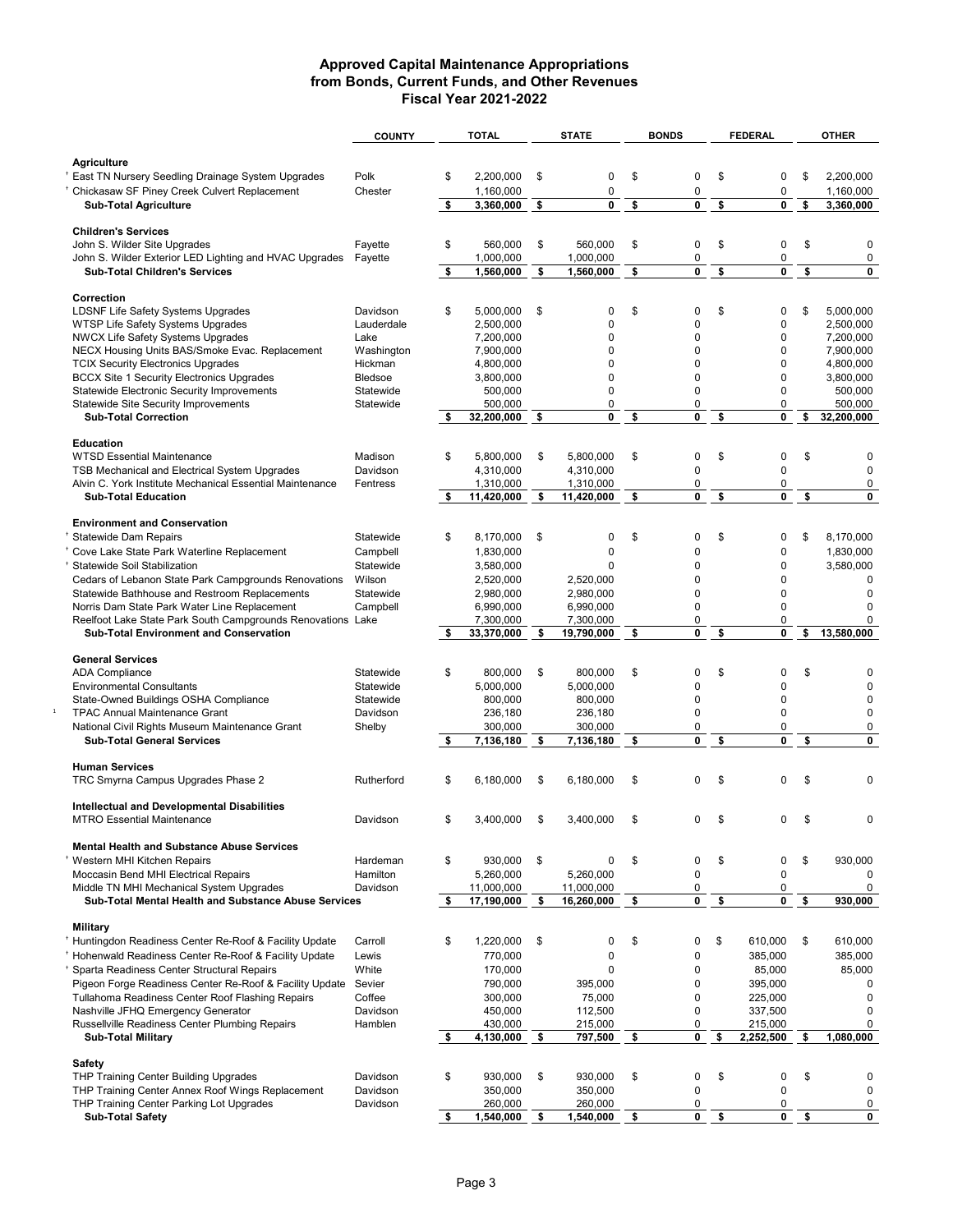|                                                                                                                                     | <b>COUNTY</b>            |    | <b>TOTAL</b>           |      | <b>STATE</b>           | <b>BONDS</b> | <b>FEDERAL</b>    | <b>OTHER</b>         |
|-------------------------------------------------------------------------------------------------------------------------------------|--------------------------|----|------------------------|------|------------------------|--------------|-------------------|----------------------|
|                                                                                                                                     |                          |    |                        |      |                        |              |                   |                      |
| <b>Tennessee Historical Commission</b>                                                                                              |                          |    |                        |      |                        |              |                   |                      |
| Tipton-Haynes Building and Site Repairs                                                                                             | Washington               | \$ | 2,450,000              | \$   | 2,450,000              | \$<br>0      | \$<br>$\pmb{0}$   | \$<br>0              |
| Sparta Rock House Building and Site Repairs<br>Sub-Total Tennessee Historical Commission                                            | Rutherford               | \$ | 620,000<br>3,070,000   | \$   | 620,000<br>3,070,000   | \$<br>0<br>0 | \$<br>0<br>0      | \$<br>0<br>0         |
|                                                                                                                                     |                          |    |                        |      |                        |              |                   |                      |
| <b>TRICOR</b>                                                                                                                       |                          |    |                        |      |                        |              |                   |                      |
| <b>TRICOR HQ Exterior Windows and Doors Replacement</b>                                                                             | Davidson                 | \$ | 280,000                | \$   | 0                      | \$<br>0      | \$<br>0           | \$<br>280,000        |
|                                                                                                                                     |                          |    |                        |      |                        |              |                   |                      |
| <b>Veterans Services</b>                                                                                                            |                          |    |                        |      |                        |              |                   |                      |
| MTSVC Stone Houses Site, Envelope & Structure Repairs                                                                               | Davidson                 | \$ | 620,000                | \$   | 0                      | \$<br>0      | \$<br>0           | \$<br>620,000        |
| <b>Locally Governed Higher Education Institutions</b>                                                                               |                          |    |                        |      |                        |              |                   |                      |
|                                                                                                                                     |                          |    |                        |      |                        |              |                   |                      |
| <b>Austin Peay State University</b>                                                                                                 |                          |    |                        |      |                        |              |                   |                      |
| Sundquist Science Complex Roof Replacement                                                                                          | Montgomery               | \$ | 3,200,000              | \$   | 3,200,000              | \$<br>0      | \$<br>0           | \$<br>0              |
| Sundquist Science Complex Exhaust System Ctrls. Repl.                                                                               | Montgomery               |    | 1,500,000              |      | 1,500,000              | 0            | $\pmb{0}$         | 0                    |
| Sub-Total Austin Peay State University                                                                                              |                          | \$ | 4,700,000              | \$   | 4,700,000              | \$<br>0      | \$<br>$\mathbf 0$ | \$<br>0              |
| <b>East Tennessee State University</b>                                                                                              |                          |    |                        |      |                        |              |                   |                      |
| <sup>**</sup> HVAC and Steam Line Repairs Phase 1                                                                                   | Washington               | \$ | 3,650,000              | \$   | 0                      | \$<br>0      | \$<br>0           | \$<br>3,650,000      |
| Brown Hall and Shelbridge Repairs and Upgrades                                                                                      | Washington               |    | 3,000,000              |      | 3,000,000              | 0            | $\mathbf 0$       | $\mathbf 0$          |
| Multiple Buildings Exterior Improvements                                                                                            | Washington               |    | 2,414,000              |      | 2.414.000              | 0            | 0                 | 0                    |
| Multiple Buildings Roof Replacements                                                                                                | Washington               |    | 2,300,000              |      | 2,300,000              | 0            | 0                 | 0                    |
| Sub-Total East Tennessee State University                                                                                           |                          | \$ | 11,364,000             | \$   | 7,714,000              | \$<br>0      | \$<br>0           | \$<br>3,650,000      |
|                                                                                                                                     |                          |    |                        |      |                        |              |                   |                      |
| <b>Middle Tennessee State University</b>                                                                                            |                          | \$ |                        | \$   |                        | \$<br>0      | \$<br>0           | \$                   |
| <sup>**</sup> Campus-Wide Utilities Repairs and Replacement<br><sup>1</sup> Multiple Buildings Elevator Modernization Phase 1 and 2 | Rutherford<br>Rutherford |    | 2,955,000<br>1,835,000 |      | 1,816,000<br>885,000   | 0            | 0                 | 1,139,000<br>950,000 |
| <sup>**</sup> Campus-Wide Life Safety Systems Upgrades                                                                              | Rutherford               |    | 1,685,000              |      | 1,285,000              | 0            | $\mathbf 0$       | 400,000              |
| <sup>++</sup> Cope Building Roof Replacement                                                                                        | Rutherford               |    | 600,000                |      | 0                      | 0            | $\mathbf 0$       | 600,000              |
| Science Building HVAC and Exhaust System Upgrades                                                                                   | Rutherford               |    | 2,000,000              |      | 2,000,000              | 0            | $\mathbf 0$       | 0                    |
| College Heights Electrical Upgrades                                                                                                 | Rutherford               |    | 400,000                |      | 400,000                | 0            | 0                 | 0                    |
| Tennessee Livestock Roof Repair and Refurbishment                                                                                   | Rutherford               |    | 490,000                |      | 490,000                | 0            | 0                 | 0                    |
| Sub-Total Middle Tennessee State University                                                                                         |                          | \$ | 9,965,000              | - \$ | 6,876,000              | \$<br>0      | \$<br>0           | \$<br>3,089,000      |
|                                                                                                                                     |                          |    |                        |      |                        |              |                   |                      |
| <b>Tennessee State University</b>                                                                                                   |                          |    |                        |      |                        |              |                   |                      |
| <sup>**</sup> Electrical Upgrades Phase 3                                                                                           | Davidson<br>Davidson     | \$ | 5,000,000<br>3,650,000 | \$   | 0<br>3,650,000         | \$<br>0<br>0 | \$<br>0<br>0      | \$<br>5,000,000<br>0 |
| Campus HVAC Repairs Phase 2<br>Campus Building Envelope and Structure Repairs Phase 2                                               | Davidson                 |    | 1,900,000              |      | 1,900,000              | 0            | $\mathbf 0$       | $\mathbf 0$          |
| Goodwill Manor and Harned Hall Exterior Renovations                                                                                 | Davidson                 |    | 400,000                |      | 400,000                | 0            | $\mathbf 0$       | 0                    |
| Crouch Hall Roof Replacement                                                                                                        | Davidson                 |    | 416,000                |      | 416,000                | 0            | 0                 | 0                    |
| <b>Sub-Total Tennessee State University</b>                                                                                         |                          | \$ | 11,366,000             | \$   | 6,366,000              | \$<br>0      | \$<br>0           | \$<br>5,000,000      |
|                                                                                                                                     |                          |    |                        |      |                        |              |                   |                      |
| <b>Tennessee Technological University</b>                                                                                           |                          |    |                        |      |                        |              |                   |                      |
| <sup>11</sup> Steam Plant Deaerator Tank Replacement                                                                                | Putnam                   | \$ | 920.000                | \$   | 0                      | \$<br>0      | \$<br>0           | \$<br>920,000        |
| Derryberry Hall Upgrades Phase 1<br>Campus-Wide Building Controls Upgrades Phase 1                                                  | Putnam<br>Putnam         |    | 1,691,000<br>2,150,000 |      | 1,691,000<br>2.150.000 | 0<br>0       | 0<br>0            | 0<br>$\mathbf 0$     |
| Bryan Fine Arts Auditorium Upgrades                                                                                                 | Putnam                   |    | 1,506,000              |      | 1,506,000              | 0            | 0                 | 0                    |
| Campus-Wide Exterior Lighting Upgrades                                                                                              | Putnam                   |    | 1,567,000              |      | 1,567,000              | 0            | 0                 | 0                    |
| Sub-Total Tennessee Technological University                                                                                        |                          | \$ | 7,834,000              | \$   | 6,914,000              | \$<br>0      | \$<br>0           | \$<br>920,000        |
|                                                                                                                                     |                          |    |                        |      |                        |              |                   |                      |
| <b>University of Memphis</b>                                                                                                        |                          |    |                        |      |                        |              |                   |                      |
| <sup>**</sup> Multiple Buildings Upgrades and Repairs                                                                               | Shelby                   | \$ | 4,309,000              | \$   | 0                      | \$<br>0      | \$<br>0           | \$<br>4,309,000      |
| <sup>11</sup> Central Plant & CFA Bldg. Chillers & HVAC Repairs & Repl. Shelby                                                      |                          |    | 5,000,000              |      | 4,500,000              | 0            | 0                 | 500,000              |
| Campus-Wide Boilers and Hot Water Pipes Repair Phase 2 Shelby<br>Multiple Buildings Window Replacements and Brick Repairs Shelby    |                          |    | 3,500,000<br>3,000,000 |      | 3,500,000<br>3,000,000 | 0<br>0       | 0<br>$\pmb{0}$    | 0<br>$\mathbf 0$     |
| Campus-Wide Building Controls Replacement & Upgrades Shelby                                                                         |                          |    | 1,533,000              |      | 1,533,000              | 0            | 0                 | 0                    |
| <b>Sub-Total University of Memphis</b>                                                                                              |                          | \$ | 17,342,000             | \$   | 12,533,000             | \$<br>0      | \$<br>0           | \$<br>4,809,000      |
|                                                                                                                                     |                          |    |                        |      |                        |              |                   |                      |
| <b>Sub-Total Locally Governed Higher Education Institutions</b>                                                                     |                          | s. | 62,571,000             | \$   | 45,103,000             | \$<br>0      | \$<br>0           | \$<br>17,468,000     |
| <b>Tennessee Board of Regents</b>                                                                                                   |                          |    |                        |      |                        |              |                   |                      |
| <sup>++</sup> CISCC Science Building Renovations                                                                                    | <b>Bradley</b>           | \$ | 1,880,000              | \$   | 0                      | \$<br>0      | \$<br>0           | \$<br>1,880,000      |
| <sup>++</sup> PSCC Strawberry Plains Roof Replacement                                                                               | Knox                     |    | 1,750,000              |      | 0                      | 0            | 0                 | 1,750,000            |
| <sup>**</sup> NaSCC Clarksville Roof Replacement                                                                                    | Montgomery               |    | 700,000                |      | 0                      | 0            | 0                 | 700,000              |
| <sup>**</sup> NeSCC Powers and Maintenance Roof Replacements                                                                        | Sullivan                 |    | 410,000                |      | 0                      | 0            | $\pmb{0}$         | 410,000              |
| <sup>**</sup> TCAT Roof Repairs and Replacements Phase 4 and 5                                                                      | Statewide                |    | 1,370,000              |      | 520,000                | 0            | $\pmb{0}$         | 850,000              |
| <sup>**</sup> MSCC Marcum Roof Replacement and Exterior Repairs                                                                     | Moore                    |    | 1,220,000              |      | 0                      | 0            | $\pmb{0}$         | 1,220,000            |
| <sup>**</sup> WSCC Humanities MEP Improvements                                                                                      | Hamblen                  |    | 1,700,000              |      | 0                      | 0            | 0                 | 1,700,000            |
| <sup>**</sup> JSCC Nelms Classroom Building HVAC Updates                                                                            | Madison                  |    | 890,000                |      | $\mathbf 0$            | 0            | $\pmb{0}$         | 890,000              |
| RSCC Oak Ridge and Anderson County HVAC Updates                                                                                     | Anderson                 |    | 1,450,000              |      | 1,450,000              | 0            | $\pmb{0}$         | 0                    |
| STCC Central Plant Updates Phase 2                                                                                                  | Shelby                   |    | 3,000,000              |      | 3,000,000              | 0            | $\pmb{0}$         | 0                    |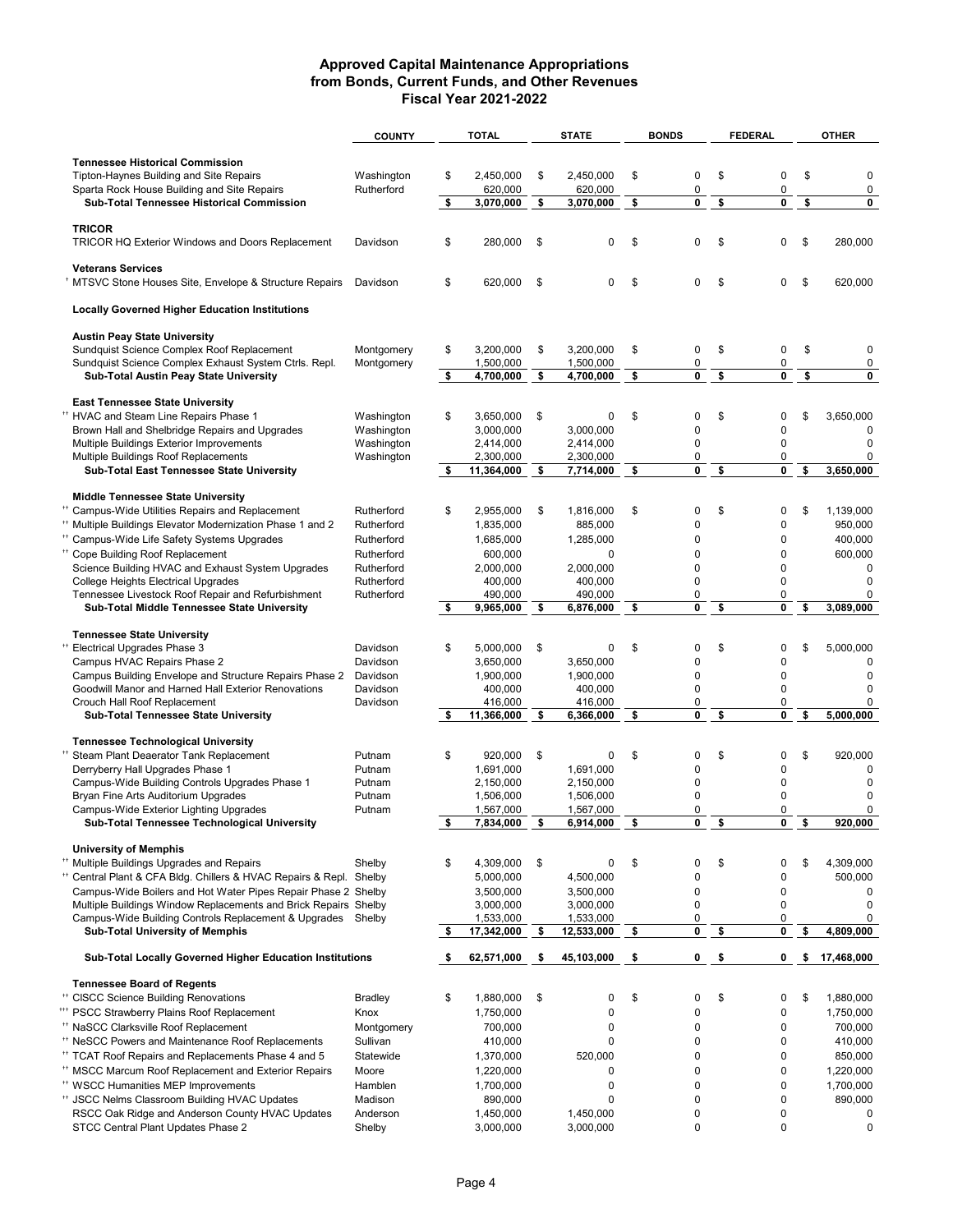|                         |                                                                      | <b>COUNTY</b> |      | <b>TOTAL</b> |    | <b>STATE</b> | <b>BONDS</b> |                | <b>FEDERAL</b>    | <b>OTHER</b>     |
|-------------------------|----------------------------------------------------------------------|---------------|------|--------------|----|--------------|--------------|----------------|-------------------|------------------|
|                         | TCAT MEP Updates Phase 2 and 3                                       | Statewide     |      | 4,440,000    |    | 4,440,000    |              | 0              | $\pmb{0}$         | $\pmb{0}$        |
|                         | VSCC Ramer Building ADA and Interior Upgrades                        | Sumner        |      | 410,000      |    | 410,000      |              | $\mathbf 0$    | $\Omega$          | $\mathbf 0$      |
|                         | CoSCC Accessibility and Security Upgrades                            | Maury         |      | 950,000      |    | 950,000      |              | $\mathbf 0$    | $\Omega$          | $\mathbf 0$      |
|                         | TCAT Parking and Paving Updates Phase 1 and 2                        | Statewide     |      | 3,720,000    |    | 3.720.000    |              | $\Omega$       | $\Omega$          | $\mathbf 0$      |
|                         | <b>ChSCC CAT Building Interior Renovations</b>                       | Hamilton      |      | 1,800,000    |    | 1,800,000    |              | $\Omega$       | $\Omega$          | $\mathbf 0$      |
|                         | <b>DSCC Naifeh Building Renovations</b>                              | Tipton        |      | 1,250,000    |    | 1,250,000    |              | $\mathbf 0$    | $\mathbf 0$       | $\mathbf 0$      |
|                         | TCAT Maintenance Repairs Phase 1 and 2                               | Statewide     |      | 2.280.000    |    | 2.280.000    |              | $\Omega$       | $\Omega$          | $\mathbf 0$      |
|                         | PSCC Alarm System Upgrades Phase 2                                   | Knox          |      | 250,000      |    | 250,000      |              | $\Omega$       | $\Omega$          | $\Omega$         |
|                         | ChSCC Warehouse Roof Replacement                                     | Hamilton      |      | 280,000      |    | 280,000      |              | $\Omega$       | $\Omega$          | $\mathbf 0$      |
|                         | TCAT Building System Updates Phase 4                                 | Statewide     |      | 170,000      |    | 170,000      |              | 0              | $\mathbf 0$       | $\mathbf 0$      |
|                         | <b>TCAT McKenzie Plumbing Repairs</b>                                | Carroll       |      | 300,000      |    | 300,000      |              | $\mathbf 0$    | $\mathbf 0$       | $\mathbf 0$      |
|                         | NaSCC Interior and Exterior Updates                                  | Davidson      |      | 550,000      |    | 550,000      |              | $\Omega$       | $\Omega$          | $\Omega$         |
| $\overline{2}$          | <b>TCAT MEP Updates Phase 4</b>                                      | Statewide     |      | 2,360,000    |    | 2,360,000    |              | $\Omega$       | $\Omega$          | $\Omega$         |
| $\overline{\mathbf{3}}$ | <b>TCAT Hohenwald Sewer Line Replacement</b>                         | Lewis         |      | 220,000      |    | 220,000      |              | $\Omega$       | $\Omega$          | $\Omega$         |
| $\sqrt{4}$              | <b>TCAT McKenzie Masonry Building Structure Repair</b>               | Carroll       |      | 200,000      |    | 200,000      |              | $\Omega$       | $\Omega$          | $\Omega$         |
| 5                       | <b>TCAT Maintenance Repairs Phase 3</b>                              | Statewide     |      | 1,320,000    |    | 1,320,000    |              | $\mathbf 0$    | $\mathbf 0$       | $\mathbf 0$      |
|                         | TCAT Parking and Paving Updates Phase 3                              | Statewide     |      | 620,000      |    | 620,000      |              | $\mathbf 0$    | $\mathbf 0$       | 0                |
|                         | TCAT Hartsville Wilson County Safety & Security Updates              | Wilson        |      | 250,000      |    | 250,000      |              | $\Omega$       | $\Omega$          | $\Omega$         |
|                         | TCAT MEP Updates Phase 5                                             | Statewide     |      | 1,020,000    |    | 1,020,000    |              | $\Omega$       | $\Omega$          | $\overline{0}$   |
|                         | <b>TCAT Mechanical Updates D</b>                                     | Statewide     |      | 490,000      |    | 490,000      |              | $\mathbf 0$    | $\mathbf 0$       | $\Omega$         |
| 10                      | <b>TCAT Parking and Paving Updates C</b>                             | Statewide     |      | 260,000      |    | 260,000      |              | $\Omega$       | $\Omega$          | $\Omega$         |
| 11                      | <b>TCAT Pulaski Window Replacements</b>                              | Giles         |      | 50,000       |    | 50,000       |              | $\Omega$       | $\Omega$          | $\Omega$         |
| 12                      | <b>TCAT Crump Building 2 Welding Technology Renovation</b>           | Hardin        |      | 290,000      |    | 290,000      |              | $\mathbf 0$    | $\mathbf 0$       | $\overline{0}$   |
| 13                      |                                                                      | Statewide     |      | 490,000      |    | 490,000      |              | $\mathbf 0$    | $\mathbf 0$       | 0                |
| 14                      | <b>TCAT Parking and Paving Updates D</b>                             |               |      |              |    |              |              | $\mathbf 0$    | $\mathbf 0$       | $\Omega$         |
| 15                      | <b>TCAT Maintenance Updates C</b>                                    | Statewide     |      | 660,000      |    | 660,000      |              |                |                   |                  |
| 16                      | <b>TCAT Knoxville Interior Upgrades</b>                              | Knox          |      | 250,000      |    | 250,000      |              | $\Omega$       | $\mathbf 0$       | 0                |
|                         | <b>TCAT Hartsville Safety and Security Updates</b>                   | Trousdale     |      | 200,000      |    | 200,000      |              | $\mathbf 0$    | $\mathbf 0$       | $\Omega$         |
| 17                      | <b>TCAT Elizabethton Arney Street Building 2 Updates</b>             | Carter        |      | 110,000      |    | 110,000      |              | $\mathbf 0$    | $\mathbf 0$       | $\Omega$         |
| 18                      | <b>TCAT Paris Fan Coil Unit Replacements</b>                         | Henry         |      | 130,000      |    | 130,000      |              | $\mathbf 0$    | $\mathbf 0$       | $\Omega$         |
| 19                      | <b>TCAT Knoxville Shop Flooding Repairs</b>                          | Knox          |      | 10,000       |    | 10,000       |              | $\mathbf 0$    | $\mathbf 0$       | $\overline{0}$   |
| 20                      | <b>TCAT Morristown Restroom Renovations</b>                          | Hamblen       |      | 270,000      |    | 270,000      |              | 0              | $\pmb{0}$         | 0                |
|                         | <b>Sub-Total Tennessee Board of Regents</b>                          |               | \$   | 39,970,000   | \$ | 30,570,000   | \$           | 0              | \$<br>$\mathbf 0$ | \$<br>9.400.000  |
|                         | <b>University of Tennessee</b>                                       |               |      |              |    |              |              |                |                   |                  |
|                         | <sup>**</sup> UTM EPS Building Systems Upgrades                      | Weakley       | \$   | 9,870,000    | \$ | 0            | \$           | $\mathbf 0$    | \$<br>0           | \$<br>9,870,000  |
|                         | <sup>21</sup> <sup>++</sup> UTC Multiple Buildings Roof Replacements | Hamilton      |      | 5,030,000    |    | $\Omega$     |              | $\mathbf 0$    | $\mathbf 0$       | 5,030,000        |
|                         | UTHSC Campus Police Building Upgrades                                | Shelby        |      | 8,000,000    |    | 8,000,000    |              | $\mathbf 0$    | $\mathbf 0$       | $\mathbf 0$      |
|                         | UTIA CRC/MAST, BESS, & JARTU Improvements                            | Knox          |      | 7,120,000    |    | 7,120,000    |              | $\mathbf 0$    | $\mathbf 0$       | $\mathbf 0$      |
|                         | UTK Multiple Buildings Systems Improvements                          | Knox          |      | 4,000,000    |    | 4,000,000    |              | $\mathbf 0$    | $\mathbf 0$       | $\mathbf 0$      |
|                         | UTC Multiple Buildings Elevator Upgrades                             | Hamilton      |      | 2,330,000    |    | 2.330.000    |              | $\Omega$       | $\Omega$          | $\Omega$         |
|                         | <b>Statewide Facilities Space Analytics</b>                          | Statewide     |      | 1,000,000    |    | 1,000,000    |              | 0              | $\mathbf 0$       | $\mathbf 0$      |
|                         | UTIA Morgan Hall Envelope Repairs                                    | Knox          |      | 4,950,000    |    | 4,950,000    |              | $\mathbf 0$    | $\Omega$          | 0                |
|                         | UTHSC Multiple Buildings Roof Replacements                           | Shelby        |      | 5,000,000    |    | 5,000,000    |              | $\mathbf 0$    | $\mathbf 0$       | $\mathbf 0$      |
|                         | UTM Elam Center Mall Glass Replacement                               | Weakley       |      | 4,130,000    |    | 4,130,000    |              | $\mathbf 0$    | $\mathbf 0$       | $\mathbf 0$      |
| 22                      | UTC Multiple Buildings Envelope Repairs Phase 1                      | Hamilton      |      | 4,480,000    |    | 4,480,000    |              | $\mathbf 0$    | $\Omega$          | 0                |
|                         | UTK Multiple Buildings HVAC Improvements Phase 1                     | Knox          |      | 4,000,000    |    | 4,000,000    |              | $\mathbf 0$    | $\mathbf 0$       | 0                |
|                         | Sub-Total University of Tennessee                                    |               | \$   | 59,910,000   | \$ | 45,010,000   | \$           | 0              | \$<br>$\mathbf 0$ | \$<br>14,900,000 |
|                         |                                                                      |               |      |              |    |              |              |                |                   |                  |
|                         | <b>Grand Total</b>                                                   |               | - \$ | 287,907,180  | s. | 191,836,680  | \$           | 0              | \$<br>2,252,500   | \$<br>93,818,000 |
|                         | Sub-Total Higher Education                                           |               |      | 162.451.000  |    | 120.683.000  |              | $\overline{0}$ | $\Omega$          | 41,768,000       |
|                         | Sub-Total Other Agencies                                             |               |      | 125,456,180  |    | 71,153,680   |              | $\Omega$       | 2,252,500         | 52,050,000       |
|                         |                                                                      |               |      |              |    |              |              |                |                   |                  |

 $1$  2021 PC 454, Section 63, Item 9

 $2$  2021 PC 454, Section 62, Item 3 (1)

<sup>3</sup> 2021 PC 454, Section 62, Item 3 (2)

<sup>4</sup> 2021 PC 454, Section 62, Item 3 (3)

<sup>5</sup> 2021 PC 454, Section 62, Item 3 (4) <sup>6</sup> 2021 PC 454, Section 62, Item 3 (5)

<sup>7</sup> 2021 PC 454, Section 62, Item 3 (6)

<sup>8</sup> 2021 PC 454, Section 62, Item 3 (7)

<sup>9</sup> 2021 PC 454, Section 62, Item 3 (8)

<sup>10</sup> 2021 PC 454, Section 62, Item 3 (9)

<sup>11</sup> 2021 PC 454, Section 62, Item 3 (10)

<sup>12</sup> 2021 PC 454, Section 62, Item 3 (11)

<sup>13</sup> 2021 PC 454, Section 62, Item 3 (12)

<sup>14</sup> 2021 PC 454, Section 62, Item 3 (13)

<sup>15</sup> 2021 PC 454, Section 62, Item 3 (14)

<sup>16</sup> 2021 PC 454, Section 62, Item 3 (15)

<sup>17</sup> 2021 PC 454, Section 62, Item 3 (16)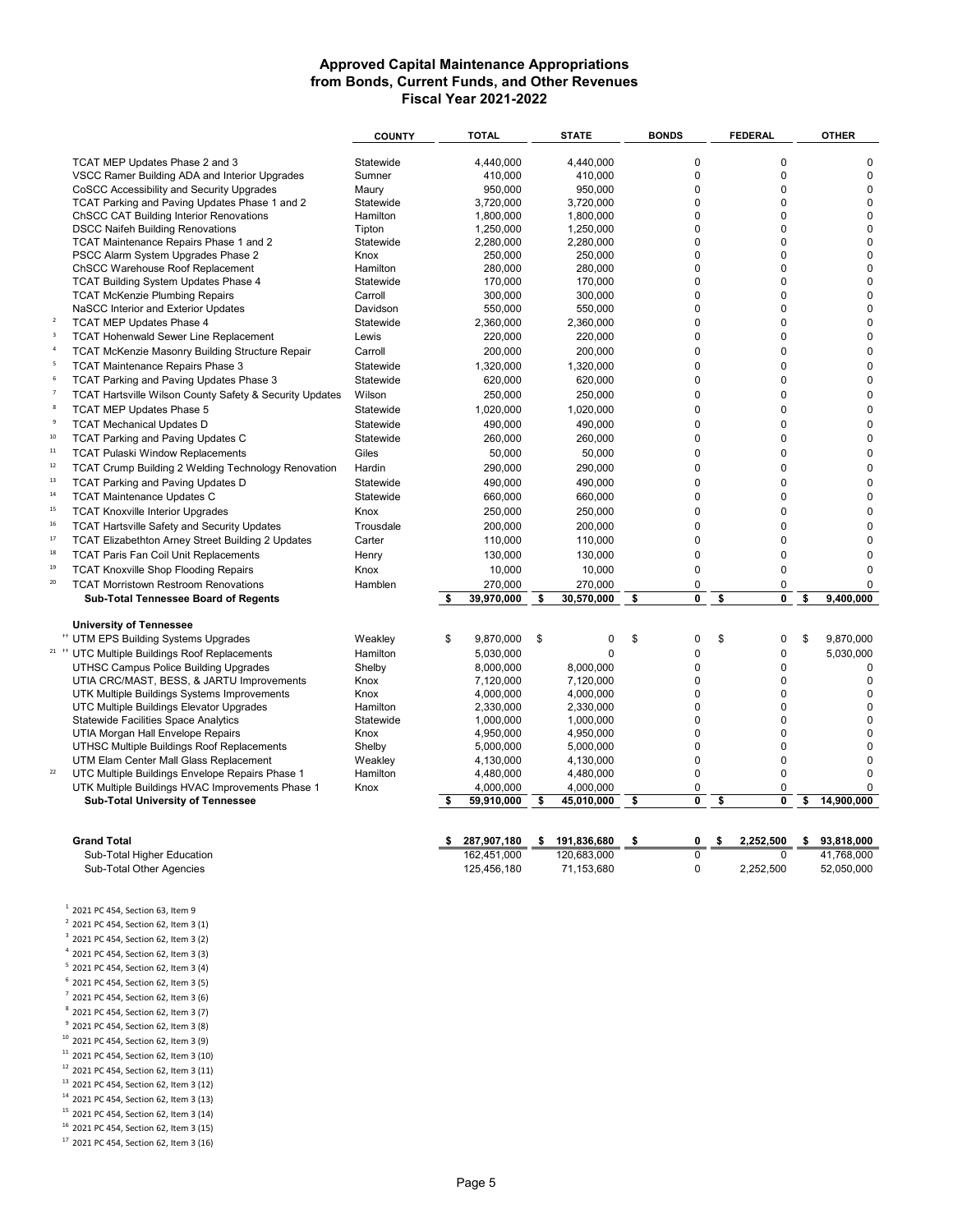| -<br>. . | . 11 IN T | ------<br>$\mathbf{v}$ | ----- | <b>DNDS</b><br>c | ™RAL. | шег |
|----------|-----------|------------------------|-------|------------------|-------|-----|
|----------|-----------|------------------------|-------|------------------|-------|-----|

<sup>18</sup> 2021 PC 454, Section 62, Item 3 (17) <sup>19</sup> 2021 PC 454, Section 62, Item 3 (18)

 $20$  2021 PC 454, Section 62, Item 3 (19)

 $21$  2021 PC 454, Section 62, Item 4

<sup>22</sup> 2021 PC 454, Section 62, Item 5

 $^{\dagger}$  Other Funding is appropriated from Statewide Capital Maintenance pool funds

†† Other Funding is appropriated from Higher Education Capital Maintenance pool funds

††† Other Funding is appropriated from Higher Education Capital Maintenance pool funds \$810,000 and Plant Funds (Lease Revenues) \$940,000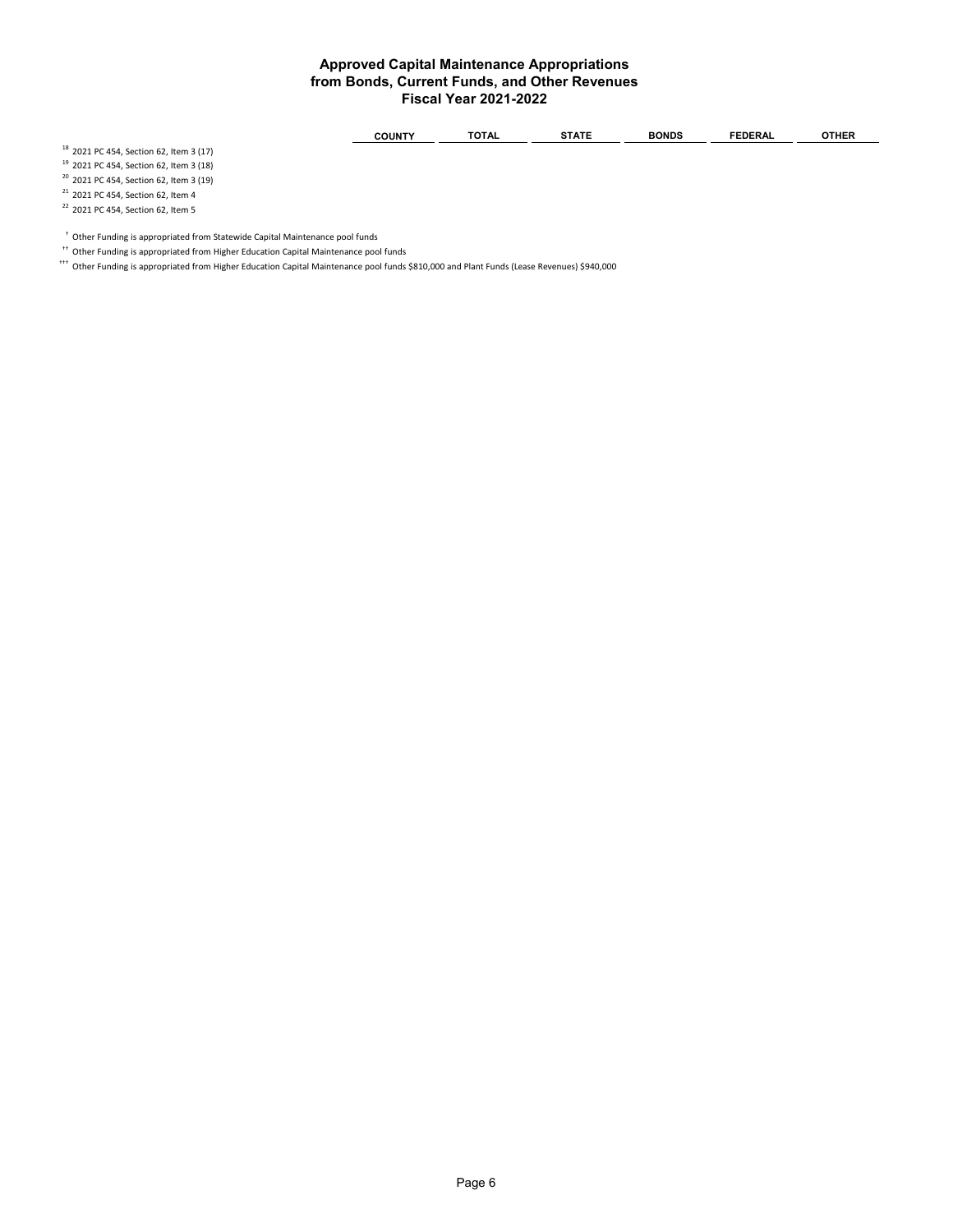#### **Projects Funded from Dedicated Revenues Fiscal Year 2021-2022**

| <b>COUNTY</b>                                  |               | <b>TOTAL</b>     | <b>STATE</b>   | <b>BONDS</b>       |    | <b>FEDERAL</b> |    | <b>OTHER</b> |  |
|------------------------------------------------|---------------|------------------|----------------|--------------------|----|----------------|----|--------------|--|
| <b>Capital Maintenance:</b>                    |               |                  |                |                    |    |                |    |              |  |
| Transportation                                 |               |                  |                |                    |    |                |    |              |  |
| Region 1 Re-roof of Campus Buildings           | Knox          | \$<br>2,000,000  | \$<br>0        | \$<br>0            | \$ | 0              | \$ | 2,000,000    |  |
| Region 4 Re-roof of Campus Buildings           | Madison       | 2,600,000        | 0              | $\pmb{0}$          |    | 0              |    | 2,600,000    |  |
| Region 1 Boilers and HVAC Upgrades             | Knox          | 300,000          | 0              | $\mathbf 0$        |    | 0              |    | 300,000      |  |
| Region 1 Building A Restrooms Renovations      | Knox          | 440,000          | $\overline{0}$ | $\mathbf{0}$       |    | $\Omega$       |    | 440,000      |  |
| Region 1 Flooring Upgrades                     | Knox          | 225,000          | 0              | $\pmb{0}$          |    | 0              |    | 225,000      |  |
| <b>Sub-Total Transportation</b>                |               | \$<br>5,565,000  | \$<br>0        | \$<br>0            | \$ | 0              | \$ | 5,565,000    |  |
| <b>Tennessee Wildlife Resources Agency</b>     |               |                  |                |                    |    |                |    |              |  |
| Region 4 Site and Facilities Upgrades          | Knox          | \$<br>1,635,000  | \$<br>0        | \$<br>$\mathbf 0$  | \$ | 0              | \$ | 1.635.000    |  |
| Region 3 and 4 ADA Site Compliance Upgrades    | Davidson      | 850,000          | 0              | $\pmb{0}$          |    | 0              |    | 850,000      |  |
| Sub-Total Tennessee Wildlife Resources Agency  |               | \$<br>2,485,000  | \$<br>0        | \$<br>$\mathbf 0$  | \$ | 0              | \$ | 2,485,000    |  |
| <b>Total Maintenance</b>                       |               | \$<br>8,050,000  | \$<br>0        | \$<br>0            | \$ | 0              | \$ | 8,050,000    |  |
| <b>Capital Improvements:</b>                   |               |                  |                |                    |    |                |    |              |  |
| Transportation                                 |               |                  |                |                    |    |                |    |              |  |
| New Blount County Construction Office          | <b>Blount</b> | \$<br>880,000    | \$<br>0        | \$<br>0            | \$ | 0              | \$ | 880,000      |  |
| New Cumberland County Maintenance Building     | Cumberland    | 900,000          | $\mathbf 0$    | $\mathbf 0$        |    | 0              |    | 900,000      |  |
| New Sumner County Maintenance Complex          | Sumner        | 1,250,000        | 0              | 0                  |    | 0              |    | 1,250,000    |  |
| New Wayne County Equipment Shed                | Wayne         | 300,000          | 0              | 0                  |    | 0              |    | 300,000      |  |
| New Shelby County Maintenance Complex          | Shelby        | 2,000,000        | 0              | 0                  |    | 0              |    | 2,000,000    |  |
| New Crockett County Maintenance Building       | Crockett      | 900,000          | 0              | 0                  |    | 0              |    | 900,000      |  |
| New Wayne County Brine Operations Buildings    | Wayne         | 175,000          | 0              | $\mathbf 0$        |    | 0              |    | 175,000      |  |
| New Fentress County Maintenance Building       | Fentress      | 900,000          | 0              | $\mathbf 0$        |    | $\Omega$       |    | 900,000      |  |
| New Campbell County Brine Operations Buildings | Campbell      | 350,000          | 0              | $\mathbf 0$        |    | 0              |    | 350,000      |  |
| New Maury County Maintenance Building          | Maury         | 900,000          | 0              | $\pmb{0}$          |    | 0              |    | 900,000      |  |
| New Henry County Maintenance Building          | Henry         | 900,000          | 0              | $\pmb{0}$          |    | 0              |    | 900,000      |  |
| New Hamblen County Maintenance Building        | Hamblen       | 880,000          | 0              | $\pmb{0}$          |    | 0              |    | 880,000      |  |
| <b>Sub-Total Transportation</b>                |               | \$<br>10.335.000 | \$<br>0        | \$<br>$\mathbf{0}$ | \$ | 0              | \$ | 10.335.000   |  |
| <b>Tennessee Wildlife Resources Agency</b>     |               |                  |                |                    |    |                |    |              |  |
| Region 1 New CWD Laboratory                    | Madison       | \$<br>14,750,000 | \$<br>0        | \$<br>0            | \$ | 0              | \$ | 14,750,000   |  |
| <b>Total Improvements</b>                      |               | \$<br>25,085,000 | \$<br>0        | \$<br>0            | \$ | 0              | \$ | 25,085,000   |  |
| <b>Total Dedicated Funds</b>                   |               | 33,135,000       | \$<br>0        | \$<br>0            | \$ | 0              | \$ | 33,135,000   |  |
| Sub-Total Transportation                       |               | 15,900,000       | $\overline{0}$ | $\mathbf 0$        |    | 0              |    | 15,900,000   |  |
| Sub-Total Tennessee Wildlife Resources Agency  |               | 17,235,000       | 0              | $\mathbf 0$        |    | 0              |    | 17,235,000   |  |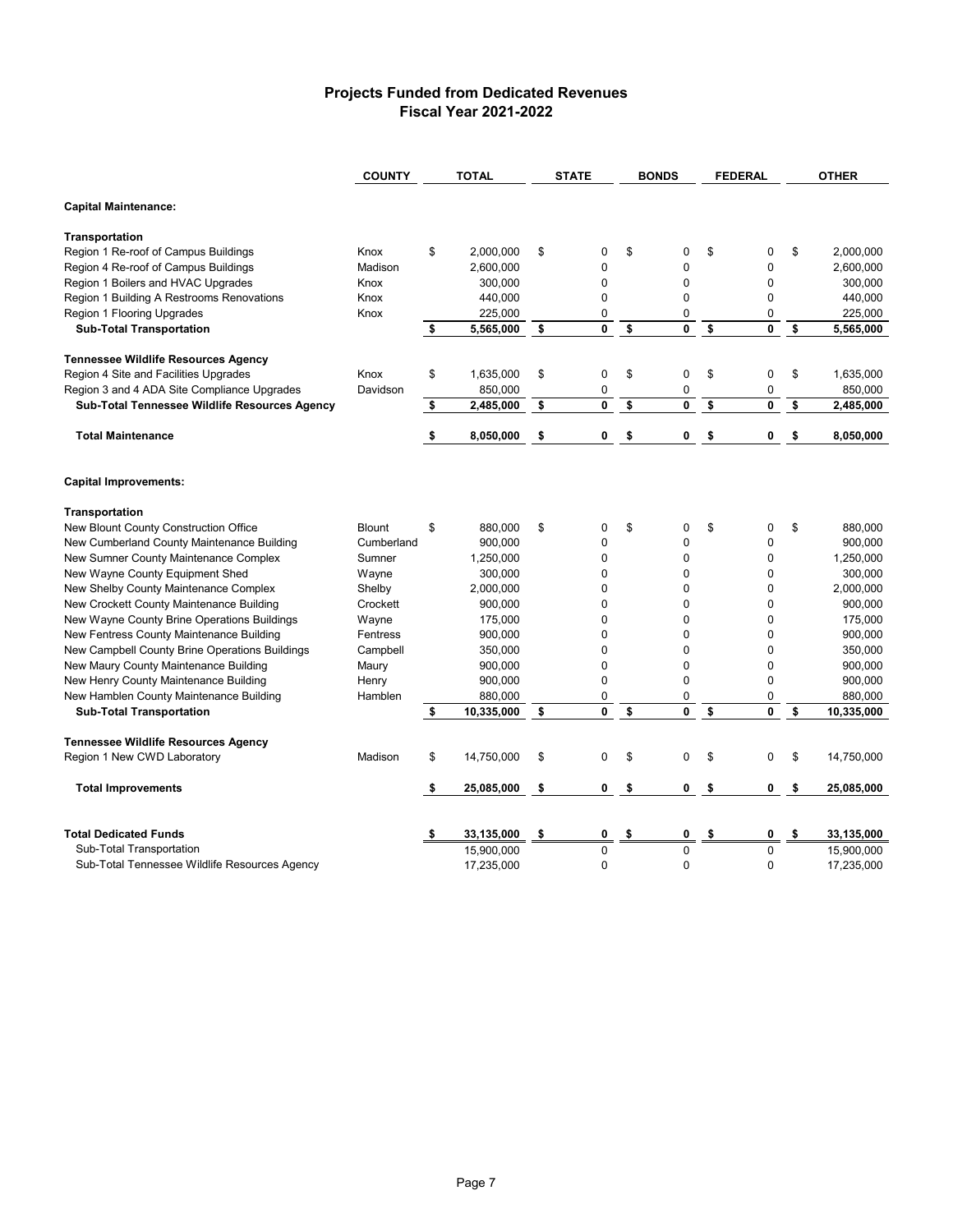### **Approved Capital Projects from School Bonds and Other Sources Fiscal Year 2021-2022**

The capital projects listed in this section are presented for information purposes only. This is not a request for state tax funds. It is the intent of the listed institutions to initiate these projects within the next two years. All projects listed herein are subject to the approval of the State Building Commission and may have to obtain additional approval by the Tennessee State School Bond Authority (TSSBA) or the State Funding Board, depending upon their funding source. All projects have previously been endorsed by their respective system governing board and the Tennessee Higher Education Commission.

|                                                     |                   |                   | <b>INSTITUTIONAL/</b> |                   |
|-----------------------------------------------------|-------------------|-------------------|-----------------------|-------------------|
|                                                     | <b>TOTAL</b>      | <b>TSSBA</b>      | <b>AUXILIARY</b>      | <b>OTHER</b>      |
| <b>Locally Governed Institutions</b>                |                   |                   |                       |                   |
| <b>East Tennessee State University</b>              |                   |                   |                       |                   |
| <b>Admissions Renovation</b>                        | \$<br>2,000,000   | \$<br>0           | \$<br>2,000,000       | \$<br>0           |
| Sam Wilson Renovation and Addition                  | 25,000,000        | 0                 | 2,500,000             | 22,500,000        |
| John Robert Bell Drive Upgrade                      | 750,000           | 0                 | 750,000               | 0                 |
| Memorial Center Exterior Upgrade                    | 310,000           | 0                 | 310,000               | 0                 |
| <b>Boulevard Commons Extension</b>                  | 4,000,000         | 0                 | 4,000,000             | 0                 |
| <b>Brooks Gym Renovation</b>                        | 1,000,000         | 0                 | 1,000,000             | 0                 |
| Brown Hall Teaching Lab Upgrades                    | 2,200,000         | 0                 | 2,200,000             | $\Omega$          |
| Innovation Park Development - New Clinical Building | 30,100,000        | 0                 | 0                     | 30,100,000        |
| <b>Nicks Hall Nursing Renovation</b>                | 1,000,000         | 0                 | 1,000,000             | 0                 |
| Shelbridge Renovation and Addition                  | 1,500,000         | 0                 | 0                     | 1,500,000         |
| Baseball Team Area and Hitting Facility             | 3,000,000         | $\mathbf 0$       | 0                     | 3,000,000         |
| Warf-Pickel and Memorial Center Renovations         | 525,000           | 0                 | 525,000               | 0                 |
| <b>Housing Renovation</b>                           | 30,800,000        | 29,800,000        | 1,000,000             | 0                 |
| <b>Total East Tennessee State University</b>        | \$<br>102,185,000 | \$<br>29,800,000  | \$<br>15,285,000      | \$<br>57,100,000  |
|                                                     |                   |                   |                       |                   |
| <b>Middle Tennessee State University</b>            |                   |                   |                       |                   |
| <b>Applied Engineering Building</b>                 | \$<br>2,500,000   | \$<br>2,500,000   | \$<br>0               | \$<br>0           |
| <b>New Student Housing</b>                          | 63,200,000        | 63,200,000        | 0                     | $\Omega$          |
| Student Athlete Performance Center                  | 66,000,000        | 61,000,000        | 0                     | 5,000,000         |
| Athletic Video Board Upgrades                       | 3,900,000         | 3,900,000         | 0                     | 0                 |
| <b>Parking Structure</b>                            | 22,800,000        | 22,800,000        | 0                     | 0                 |
| Aerospace Instructional Center                      | 5,000,000         | 0                 | 5,000,000             | 0                 |
| Tennis Facility Improvements                        | 5,000,000         | 2,500,000         | 1,500,000             | 1,000,000         |
| <b>Total Middle Tennessee State University</b>      | \$<br>168,400,000 | \$<br>155,900,000 | \$<br>6,500,000       | \$<br>6,000,000   |
| <b>Tennessee Technological University</b>           |                   |                   |                       |                   |
| Generator Expansion and Relocation                  | \$<br>10,000,000  | \$<br>3,000,000   | \$<br>0               | \$<br>7,000,000   |
| Residence Hall Innovation Center                    | 29,500,000        | 29,000,000        | 500,000               | 0                 |
| <b>Athletics Facilities Improvements</b>            | 56,750,000        | 0                 | 12,000,000            | 44,750,000        |
| <b>Facilities Services Complex</b>                  | 10,100,000        | 0                 | 10,100,000            | 0                 |
| <b>Chiller Addition</b>                             | 2,300,000         | 0                 | 2,300,000             | 0                 |
| <b>Total Tennessee Technological University</b>     | \$<br>108,650,000 | \$<br>32,000,000  | \$<br>24,900,000      | \$<br>51,750,000  |
|                                                     |                   |                   |                       |                   |
| <b>University of Memphis</b>                        |                   |                   |                       |                   |
| Soccer Complex                                      | \$<br>10,750,000  | \$<br>0           | \$<br>0               | \$<br>10,750,000  |
| Park Campus Student Housing                         | 35,200,000        | 0                 | 35,200,000            |                   |
| Academic and Research Renovations                   | 15,000,000        | 0                 | 5,000,000             | 10,000,000        |
| <b>Total University of Memphis</b>                  | \$<br>60,950,000  | \$<br>0           | \$<br>40,200,000      | \$<br>20,750,000  |
| <b>Total Locally Governed Institutions</b>          | \$<br>440,185,000 | \$<br>217,700,000 | \$<br>86,885,000      | \$<br>135,600,000 |
| <b>Tennessee Board of Regents</b>                   |                   |                   |                       |                   |
| <b>Motlow State Community College</b>               |                   |                   |                       |                   |
| <b>ARTC Expansion for Mechatronics</b>              | \$<br>3,400,000   | \$<br>0           | \$<br>3,400,000       | \$<br>0           |
| <b>Pellissippi State Community College</b>          |                   |                   |                       |                   |
| PSCC Strawberry Plains Roof Replacement             | \$<br>940,000     | \$<br>0           | \$<br>0               | \$<br>940,000     |
| <b>Total Tennessee Board of Regents</b>             | \$<br>4,340,000   | \$<br>0           | \$<br>3,400,000       | \$<br>940,000     |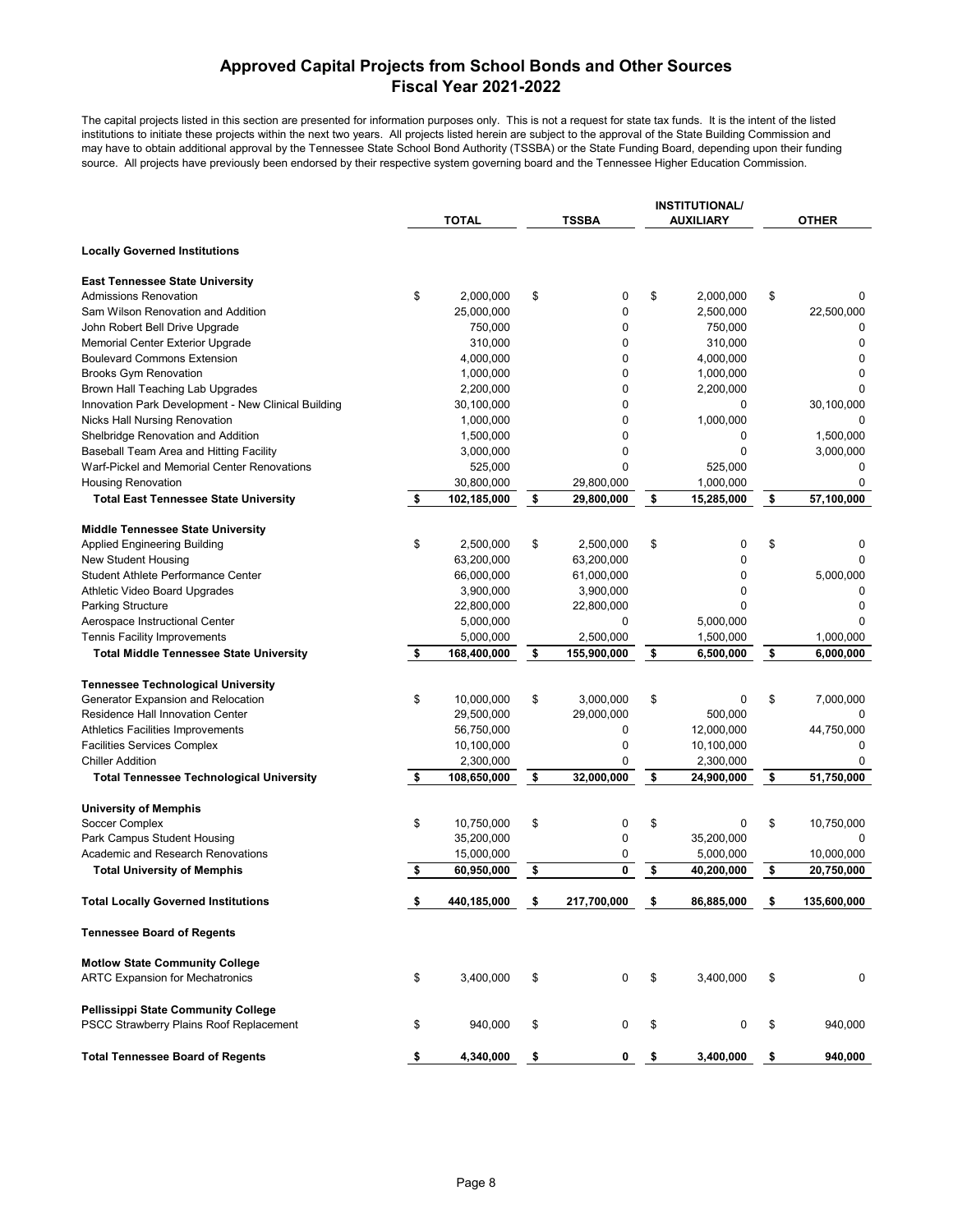## **Approved Capital Projects from School Bonds and Other Sources Fiscal Year 2021-2022**

|                                                   |     | <b>TOTAL</b> | <b>TSSBA</b>       | <b>INSTITUTIONAL/</b><br><b>AUXILIARY</b> | <b>OTHER</b>     |
|---------------------------------------------------|-----|--------------|--------------------|-------------------------------------------|------------------|
| <b>University of Tennessee System</b>             |     |              |                    |                                           |                  |
| University of Tennessee at Chattanooga            |     |              |                    |                                           |                  |
| <b>Pedestrian Connectors</b>                      | \$  | 1,512,400    | \$<br>$\mathbf 0$  | \$<br>1,512,400                           | \$<br>$\Omega$   |
| University of Tennessee at Knoxville              |     |              |                    |                                           |                  |
| Dining Services Brand Refresh                     | \$  | 750,000      | \$<br>0            | \$<br>250,000                             | \$<br>500,000    |
| Parking Lot Repairs and Improvements (21/22)      |     | 500,000      | 0                  | 500,000                                   | $\Omega$         |
| <b>Total University of Tennessee at Knoxville</b> | \$  | 1,250,000    | \$<br>0            | \$<br>750,000                             | \$<br>500,000    |
| University of Tennessee at Martin                 |     |              |                    |                                           |                  |
| Bob Carroll Football Wellness Expansion           | \$  | 6,230,000    | \$<br>0            | \$<br>0                                   | \$<br>6,230,000  |
| <b>Indoor Batting Facility</b>                    |     | 620,000      | 0                  | 0                                         | 620,000          |
| <b>Total University of Tennessee at Martin</b>    | \$  | 6,850,000    | \$<br>$\mathbf 0$  | \$<br>0                                   | \$<br>6,850,000  |
| <b>UT Health Science Center</b>                   |     |              |                    |                                           |                  |
| Audio and Speech Pathology                        | \$  | 10,400,000   | \$<br>0            | \$<br>10,400,000                          | \$<br>0          |
| GMP Generator and HVAC Upgrades                   |     | 1,100,000    | 0                  | 1.100.000                                 | 0                |
| Madison Plaza Building Improvements               |     | 470,000      | 0                  | 470,000                                   | 0                |
| Van Vleet Biorepository                           |     | 555,000      | 0                  | 555,000                                   | 0                |
| <b>Total UT Health Science Center</b>             | \$  | 12,525,000   | \$<br>$\mathbf{0}$ | \$<br>12,525,000                          | \$<br>0          |
| UT Institute of Agriculture                       |     |              |                    |                                           |                  |
| West TN 4-H Center Office Building                | \$  | 3,250,000    | \$<br>0            | \$<br>3,250,000                           | \$<br>0          |
| <b>CVM Renovation and Expansion</b>               |     | 12,000,000   | 0                  | 8,500,000                                 | 3,500,000        |
| <b>Total UT Institute of Agriculture</b>          | -\$ | 15,250,000   | \$<br>$\mathbf{0}$ | \$<br>11,750,000                          | \$<br>3,500,000  |
| <b>Total University of Tennessee System</b>       | S   | 37,387,400   | \$<br>0            | \$<br>26,537,400                          | \$<br>10,850,000 |
| <b>Grand Total</b>                                | \$  | 481,912,400  | 217,700,000        | \$<br>116,822,400                         | 147,390,000      |

Projects Deleted:

TTU - Food Service Improvements

UTK - New Parking Garage Planning

UTK - Student Union Retail Renovation